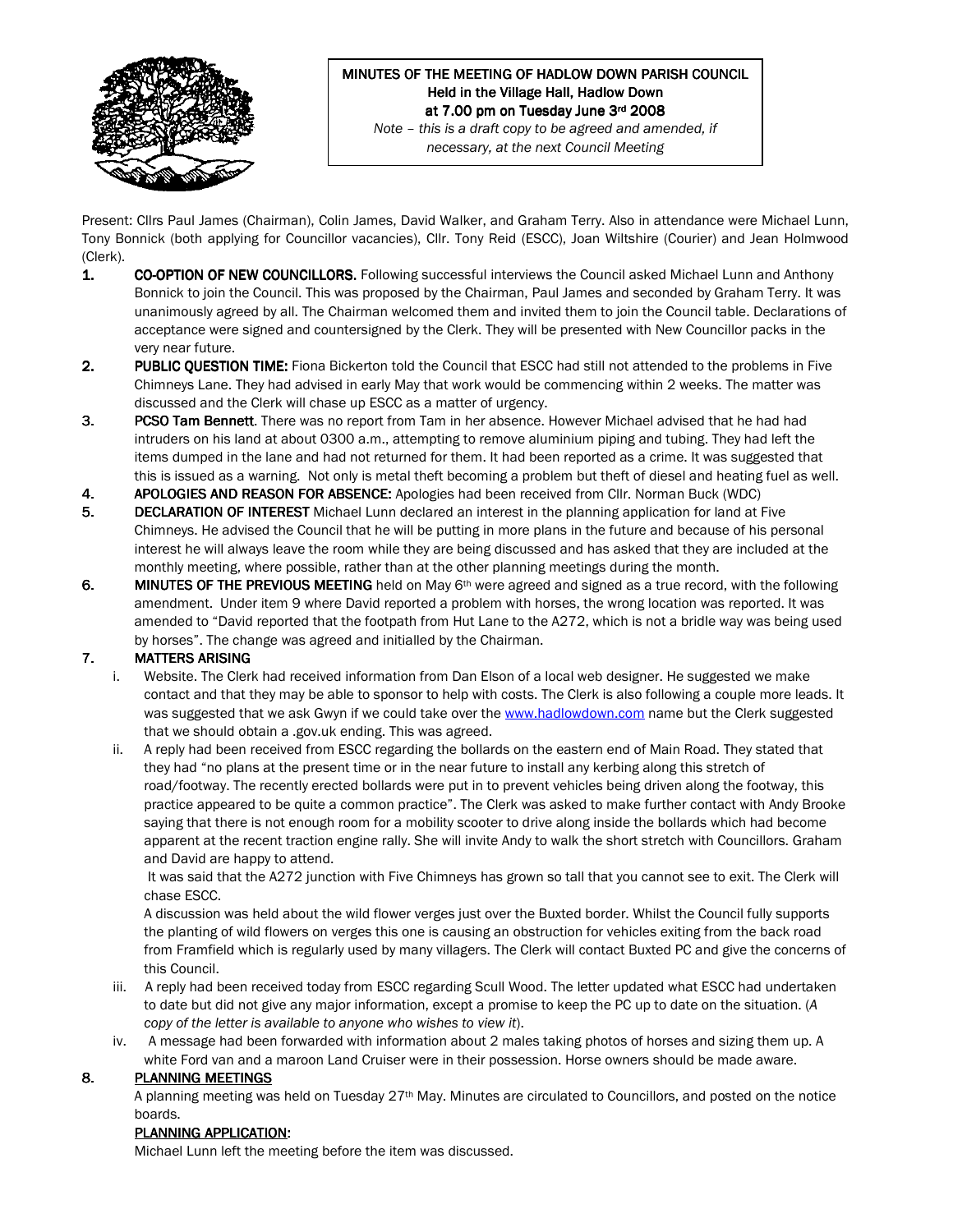WD/2008/0669/F Land at Five Chimneys Lane: Restoration of two small ponds - pond 1 to be retained for conservation and ecological purposes and pond 2 to be retained as a traditional watering hole for grazing Sussex cattle. Reply "We commend the restoration of these ponds to their historic status. This was unanimously agreed". Michael was invited back into the meeting.

### 9. REPORT FROM CLLR. TONY REID, EAST SUSSEX COUNTY COUNCIL

 Tony told those present that only today a formal climate change strategy was made. There is a lot more to be done and it will be taken into the community at a later date. Tony would be attending a meeting with WDC the next day to discuss taking waste management forward. On the financial side, he is working with colleagues to try to put more money into highways. It was difficult with so much funding going to the elderly and social care. Tony mentioned the ongoing problems at Scull Wood and a discussion ensued. He suggested the Council words out a strong response to the letter received today.

#### 10. APPOINTMENT OF COUNCILLORS TO :

The following appointments were agreed, some of which may change after the appointment of another Councillor.

- i. Rights of Ways & Highways David Walker
- ii. Burial Ground Tony Bonnick
- iii. Village Hall Management Committee Colin James
- iv. Playing Fields Graham Terry
- v. Tree Warden Jo Dummer (ex Councillor)
- vi. Emergency Planning Graham Terry
- vii. Wealden District Association of Local Councils Colin James
- viii. Village Action Plan and Easylink Michael Lunn
- ix. Safer Wealden Partnership (Sussex Police) Colin James
- x. WDALC Colin James
- xi. Neighbourhood Watch Graham Terry (temporarily)
- xii. New Village Hall Working Party Graham Terry
- xiii. Youth Council Tony Bonnick
- xiv. Sustainable Development and Environment Matters Michael Lunn

As nobody had been in a position to take responsibility for the various positions, the following were commented on by various Councillors.

David voiced his concern that the work on the A267 was not yet forthcoming. It was believed that it was to be undertaken in August. The Clerk will check.

During the recent steam rally at Tinkers Park there had been difficulties for people walking to the rally. Although the organisers had done a good job cutting back the overhanging foliage last year, the grass verges had grown excessively this year. It was agreed to ask ESCC if they could cut that part about 6 – 8 weeks before the rally annually, if not perhaps the organisers could cut back their part. Paul said, on the subject of Tinkers Park, that they should be congratulated for yet another successful event.

Graham advised that at the junction of Waghorns Lane with School Lane, the vegetation was encroaching about one third over the road. It was suggested that ESCC should be informed. The Clerk will deal.

Colin commented on repairs that were needed at the Village Hall. He asked Graham how long it might be realistically before the new VH would be built. He said probably 5 years. It was said that the VH roof would not last until then. It was a priority so would be costed. Although some had been replaced recently, kitchen equipment will also be needed to make it lettable.

Graham reported that the cricket club were aiming to do a lot more at the playing field. There is talk of a league and more matches at weekends. There is to be a charity weekend in July and Graham asked if there was any objection to people camping on the site. There was no objection. He said that they were planning to lay the hedge at the front properly. Tony commented that the basketball ring was too high. Graham said they are aware and it was planned to lower it and to provide a "kick wall" for ball play.

Several emails have passed between the Council and Eddie from the Emergency Committee. An invitation had been received from WDC inviting a representative to attend a seminar in the autumn, where all PC's will be invited. They have asked Hadlow Down to attend as they consider them to be a good example of a parish who has a group and who continues to look at and develop their emergency plan. It was agreed that Eddie should attend as he is doing an excellent job with the EP.

Jo had reported that a villager had been charged for the removal of a tree which had been blown down in a storm and was blocking the highway. The matter was discussed as the PC had been told in the past that trees such as those near the junction of the A272/A267 would not be charged to the landowner if they were to fall. Tony Reid said he would look into the matter.

There had not been a meeting of the Safer Wealden Partnership, so nothing to report.

11. BANK RECONCILIATION – The bank statement had been received and was checked, agreed and signed by Paul..

#### 12. OTHER FINANCE MATTERS:

i. Report from a recent meeting of the Finance Group. The following is a précis of the minutes.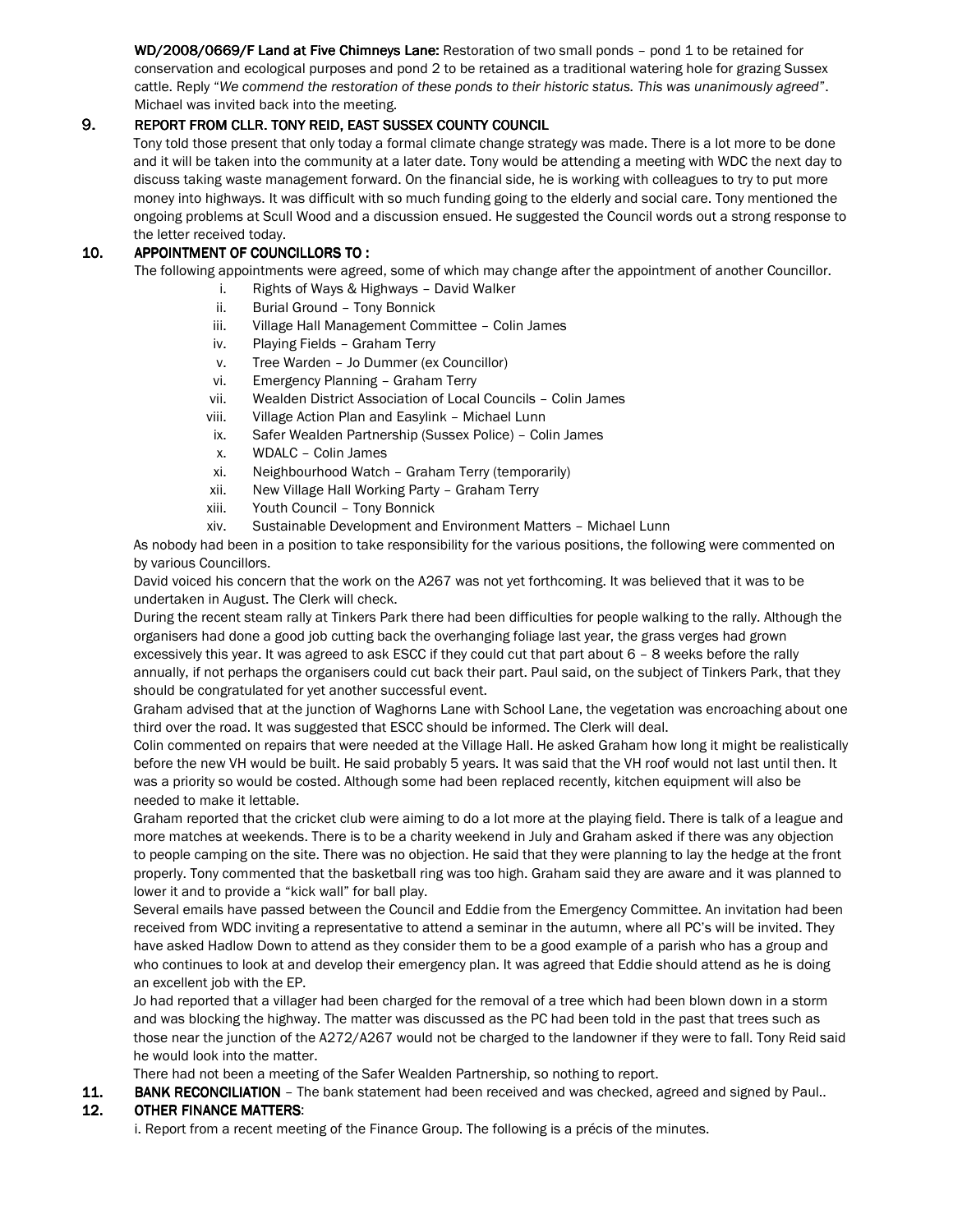1. Expenditure for the year 2007 – 2008. It was agreed that it was an accurate record of the year's transactions. It was noted that the annual payment to the CAB had not been paid, so would be added to the next monthly meeting agenda for payment.

2. End of year figures for 2007 – 2008 were almost ready for the auditor. The ear-marked reserves were discussed, and agreed. The annual expenditure was approximately £3,500 less than the Precept. It was agreed to add all spare finances to the New Village Hall fund.

3. Details of the proposed new internal auditor, John Roberts, had been circulated to all Councillors. It was agreed to take on his services. He will charge £5 more than the previous auditor, but will include a visit half way through the year.

4. The Clerk's contract was discussed and still needed some amendments. The Clerk will ask SLCC and SALC for advice on the matters that were under disagreement. It was confirmed that the annual increment can be awarded and backdated to April 2008.

5. The Clerk advised those present she had received advice from SLCC stating that as the written warning had not been presented in writing it was no longer valid, being over a year ago since given verbally. This was agreed and accepted.

6. One possible new Councillor, Michael Lunn, had been interviewed prior to the meeting, the other two had been unable to make it. It was suggested that Monday would be an alternative day. The Clerk will arrange.

7. The Clerk suggested that the format for annual assemblies could be changed to one similar to that of Heathfield, where the Councillors did not stand up and give their speeches. It was agreed that the Council, at present, prefers the current format. However they did agree that the Clerk's other suggestion of holding the Annual Assembly on a different night to the AGM was a good idea. Having both on the same night was too much.

8. The new suggested insurance agents, Came and Co, had not given a quote in time, so it was agreed to renew with Allianz Cornhill for the next 12 months and then take the time to see what Cames have to offer.

9. AOB. The Clerk advised that the end of year figures and print-outs had been received from Simon which would be kept on file. His invoice for the year's work was included so the Clerk requested that it should be paid. A cheque was drawn and signed and would be offered for retrospective approval at the next meeting.

ii. Voucher had been received from Simon regarding the £100 credit to Inland Revenue. This would be offset against the next payment.

### 13. ACCOUNTS FOR PAYMENT:

- i. Jean Holmwood. Salary £507.08 and expenses £97.41 = total £604.49
- ii. WDALC annual subscription for 2008-9 £18
- iii. CAB annual donation £150.
- iv. Retrospective payment to Simon Goacher for payroll services £ 78.24
- v. Retrospective payment to Allianz Cornhill for insurance £519.16
- The above were all agreed and cheques drawn and signed.

#### 14. CLERK'S MATTERS: CLERK'S MATTERS:

- i. The Clerk had no extra hours to claim.
- ii. As reported in the finance group minutes, this is still ongoing.
- iii. The Clerk was asked to produce more in her annual report at the Annual Assembly. To include the old and new precepts and allocation of funds etc.

# 14. TRAINING

Nothing received

- 15. RISK ASSESSMENT: It was agreed to create a pro forma for the risk assessment.
- 16 OTHER MATTERS (To be advised to the Clerk in advance of the meeting other matters may be discussed but decisions may be deferred to the next meeting)
	- i. Colin suggestions for achieving Quality Status. The Clerk was asked to obtain up to date information about Quality Council Status.
	- ii. From Graham request to fund the Emergency Committee with ID cards approx £10. It was agreed that the PC would fund the EP for up to £100 p.a. without prior request for funding. Larger items should be dealt with separately.
	- iii. From Jo (before leaving the Council). Letter received by a resident regarding charge from ESCC. Dealt under 10 above.
	- iv. EXTRA ITEMS. Paul produced letters which had been received today from the children at the school. They were ideas for improving the local environment. The Councillors were impressed with them and would discuss them in greater detail at the next meeting. The Clerk will write to thank them and say that they will be discussed further. Graham advised that the children had been asked to design covers for the Village Fayre.

#### Paul was called away on an urgent personal matter and left the meeting at 9.15 p.m.

# 17. CORRESPONDENCE RECEIVED NEEDING ACTION OR RESPONSE.

- i. Phone call from a resident asking why attendance records of Councillors are not published. The matter was deferred for discussion until the monthly meeting in March 2009 to discuss before the annual meeting.
- ii. Letter from WDC stating there were no further applicants for the vacancies for Councillor. Noted.